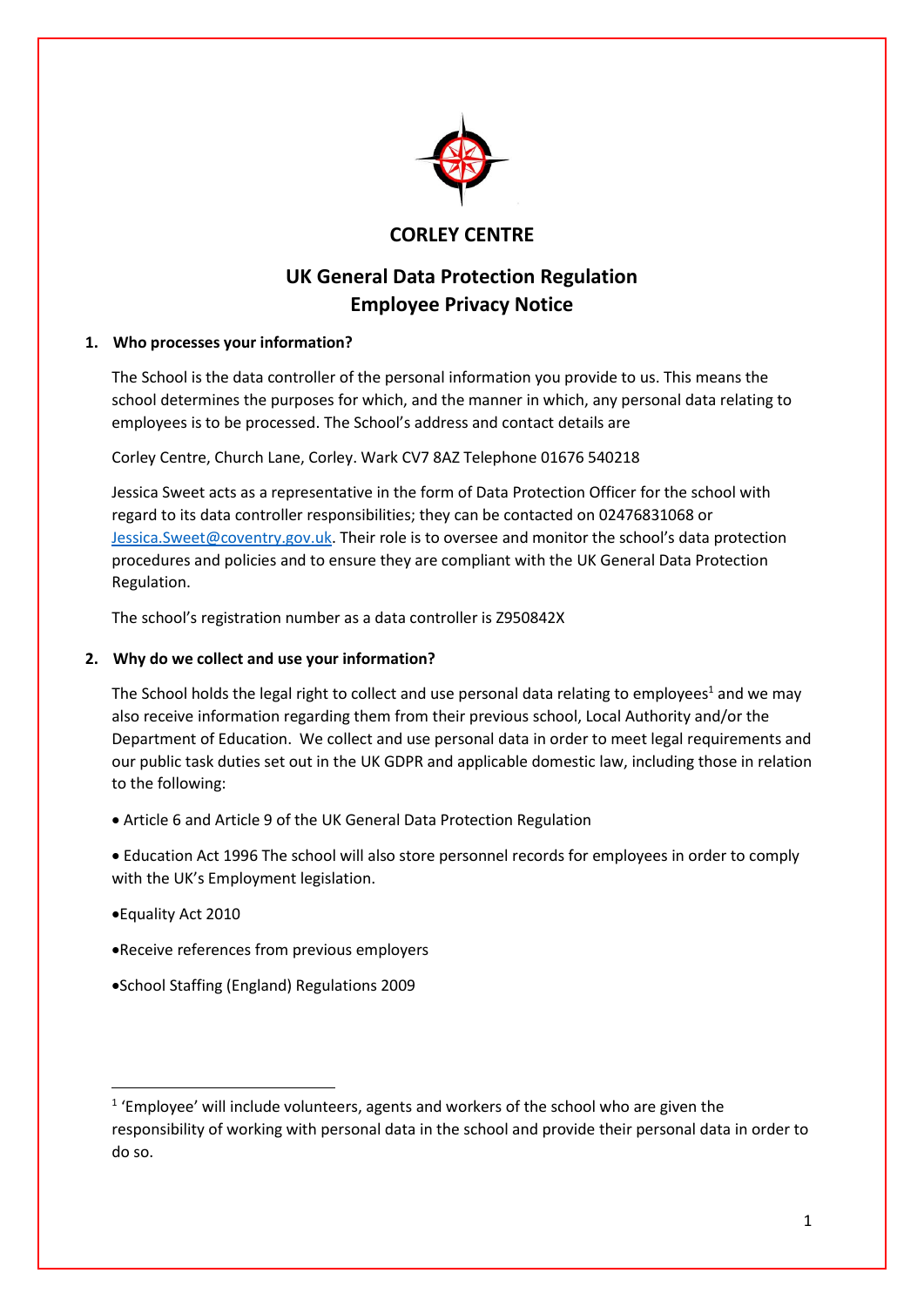We use employee data in order to:

- enable the development of a comprehensive picture of the workforce and how it is deployed
- check entitlement to work in the UK
- inform the development of recruitment and retention policies
- enable individuals to be paid via BACs payments and deduct Tax and NI
- to carry out contractual obligations and issue contracts
- share data with HMRC and relevant pension providers of financial information
- To provide appropriate pastoral care
- To assess the quality of our service and conduct performance reviews
- To comply with the law regarding data sharing
- To safeguard pupils

To comply with specific employment law requirements, including our obligations as an employer under employment protection and health and safety legislation, and under statutory codes of practice such as those issued by ACAS

 $\bullet$ In the interests of ensuring equal opportunities and treatment

# **3. Which data is collected?**

The categories of employee information that the school collects, holds and shares include the following:

- personal information (such as name, employee or teacher number, national insurance number)
- special categories of data including characteristics information (such as health, religion, trade union and ethnicity)
- DBS information and right to work checks
- contract information (such as start dates, hours worked, post, roles and salary information)
- photographs for identification purposes

 work/sickness absence information (such as number of absences and reasons), including documentation required to comply with council Promoting Health at Work guidance.

- $\bullet$ CCTV
- voicemails

qualifications /performance information/ appraisals/ disciplinaries

Whilst the majority of the personal data you provide to the school is a necessary for the fulfilling a contractual obligation, a legal requirement or public task requirement some personal information is provided on a voluntary basis. When collecting data, the school will inform you whether you are required to provide this data or if your consent is needed. Where consent is required, the school will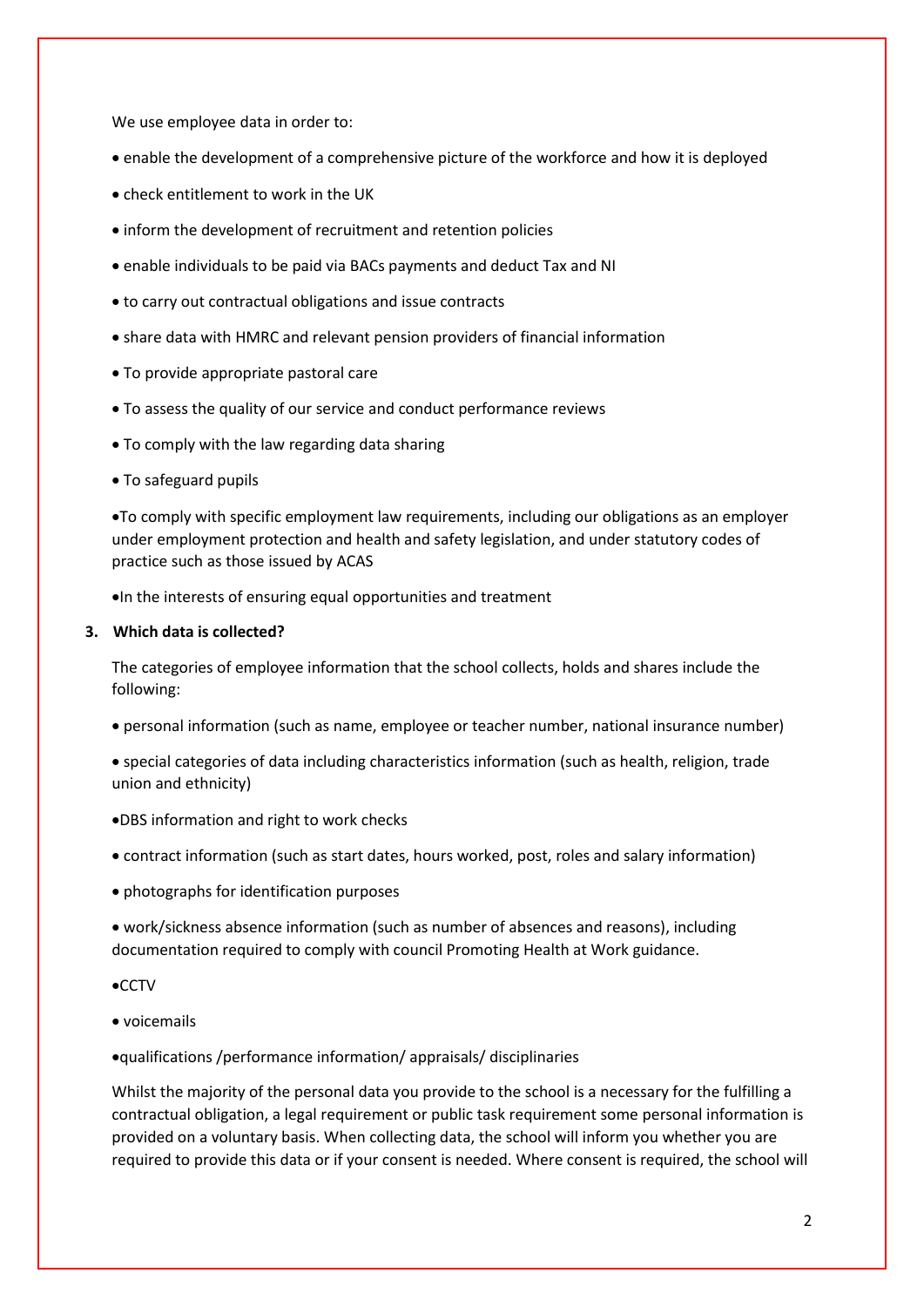provide you with specific and well-informed information with regards to the reasons the data is being collected and how the data will be used; e.g. photographs to be used on the website.

As a school, we need to process special category personal data (eg concerning health, ethnicity, religion, sex, sexual orientation) and criminal records information about some individuals. We do so in accordance with applicable law. Where we collect special category data, we have a lawful basis under Article 9 (2) UK GDPR. For example, where we collect health data, we will collect this under a substantial public interest under Article 9 (2) (g) for employment reasons and we will have the appropriate policy document in place, [\[insert link to special category data policy\]](http://corleycentre.co.uk/wp-content/uploads/2020/02/GDPR-Special-Category-Data-Policy-2019.pdf) as is required.

We may receive information regarding you directly from the Local Authority, HMRC, your trade union, recruitment and/or vetting agencies and previous place(s) of employment

#### **Who can access this data?**

We are committed to ensuring that your information is secure. In order to prevent unauthorised access or disclosure, we have put in place suitable physical, electronic and managerial procedures to safeguard and secure the information we collect. The electronic data that we collect from you will be transferred to and stored by a processor who abides by a contractual agreement. Where the School uses a processor, the same data protection standards that the School upholds are imposed on the processor. Please see Appendix 1 below for more information.

The categories of people within the School who can access this data will depend on which data they are authorised to access. Members of School staff are limited to only the information they require to perform their duties. Access to electronic data will be password protected and hard copy files will be securely stored for authorised use.

#### **4. How long is your data stored?**

We retain personal data only for a legitimate and lawful reason and only for so long as necessary or required by law. Personal data relating to pupils, their families at the School is stored in line with the School's **Data Protection Policy** and **Record Retention Schedule**. [Corley Centre Website -](http://corleycentre.co.uk/test-2/) GDPR

### **5. Will my information be shared?**

The school routinely shares employee information under legal obligation and public task duty with:

#### **Local Authority**

We are required to share information about our workforce members with our local authority (LA) under section 5 of the Education (Supply of Information about the School Workforce) (England) Regulations 2007 and amendments.

#### **Department for Education (DfE)**

We share personal data with the Department for Education (DfE) on a statutory basis. This data sharing underpins workforce policy monitoring, evaluation, and links to school funding / expenditure and the assessment educational attainment. We are required to share information about our school employees with our local authority (LA) and the Department for Education (DfE) under section 5 of the Education (Supply of Information about the School Workforce) (England) Regulations 2007 and amendments.

Occupational health services (LA)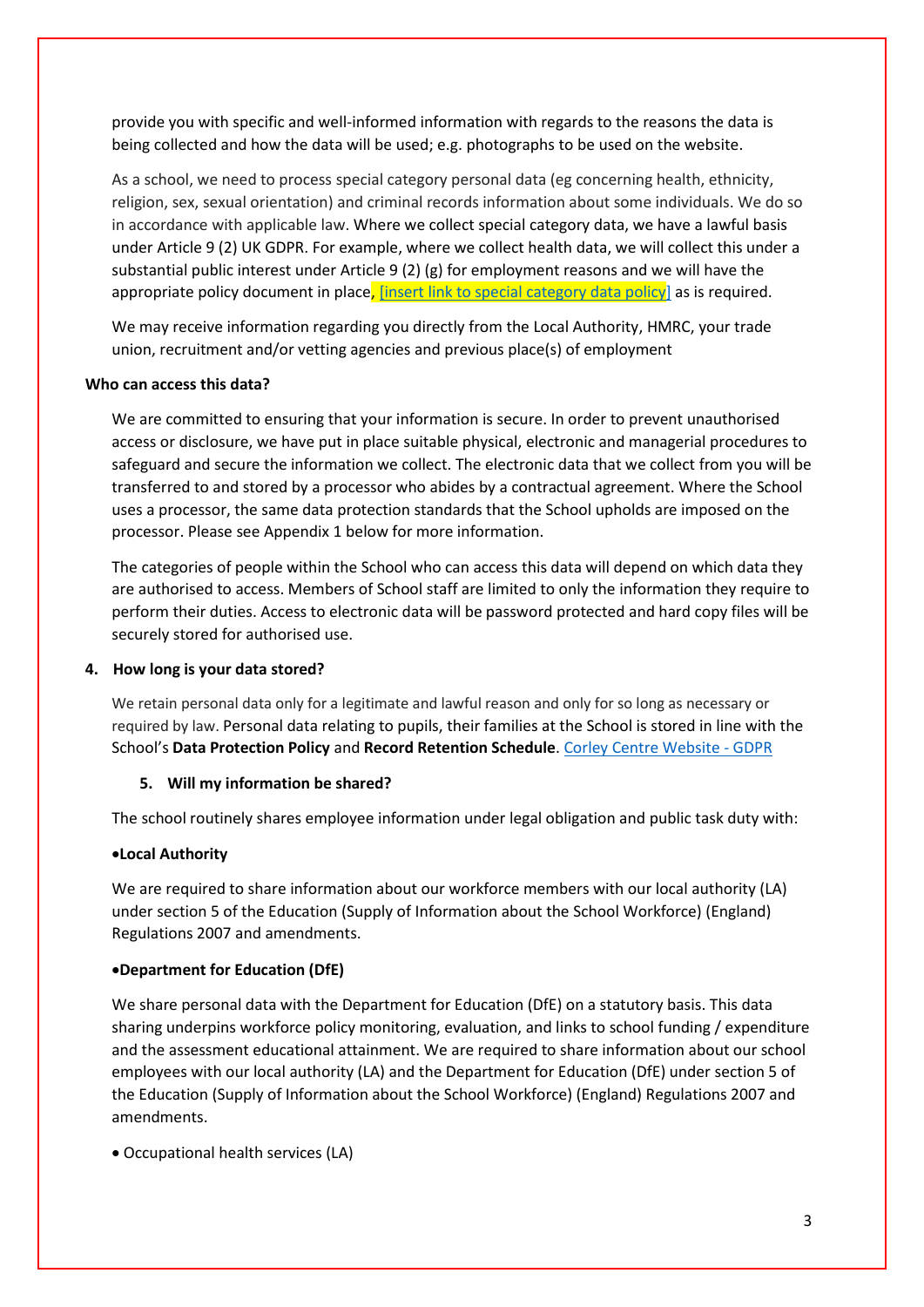Her Majesty's Revenue and Customs

Payroll (LA)

Recruitment (LA)

HR Provider Three Sixty Hr Limited

- Pension services LA
- Disclosure and Barring Service
- Department of Work and Pensions
- Court Services
- National Fraud Initiative
- Trade Unions

We may need to share your data with an official authority such as the police for the prevention and detection of crime.

If our workforce fail to provide information to us then this may result in us being unable to perform the employment contract, or we may be prevented from complying with our legal obligations.

We transfer your personal data to the US for the purpose of providing Renaissance Learning services and do so with the necessary contractual agreement in place.

All other data is stored in the UK or EU

### **6. What are your rights?**

You have the right to:

- Be informed about how the School uses your personal data.
- Request access to the personal data that the School holds.

 Request that your personal data is amended if it is inaccurate or incomplete. If you believe that any information we are holding is incorrect or incomplete, please contact us and we will promptly correct your personal information found to be incorrect.

 Request that your personal data is erased where there is no compelling reason for its continued processing.

- Request that the processing of your data is restricted.
- Request that your personal data is transferred to another controller in an electronic format.

Where your data is processed by automated means, you have the right to request that this is completed with human intervention.

Object to your personal data being processed.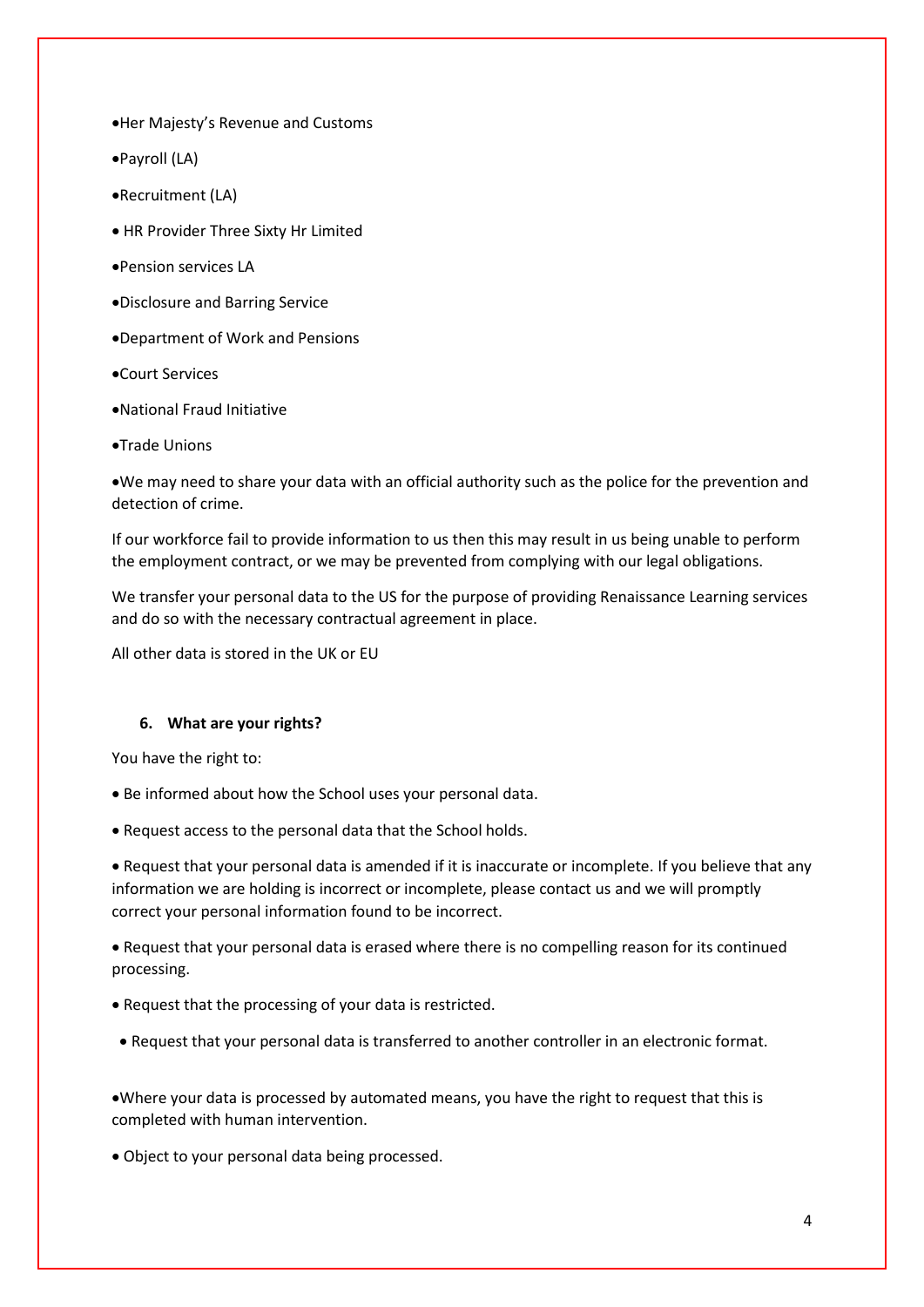Where the processing of your data is based on your consent, you have the right to withdraw this consent at any time.

#### **Information Commissioner's Office (ICO)**

If you have a concern about the way The School is collecting or using your personal data, you can raise a concern with School's Data Protection Officer with the details provided above or the Information Commissioner's Office (ICO). The ICO can be contacted on 0303 123 1113, Monday-Friday 9am-5pm.

#### **7. What data is collected on this site?**

#### **Cookies Policy**

Our site does not use any invasive cookies on our site to collect your personal information. We use industry standard third party cookies to track your behaviour online and gain statistical information in the following ways:

#### **How we use cookies**

- We track the number of visits to our website, where each visitor came from (i.e. the site visited prior to coming to our sites) and where each visitor goes to from our site (the next site visited after ours).
- We store cookies on your **PC for no longer than 6 months.**
- If you share your computer, we advise that you select the 'Don't remember my details' option when you sign out of your account for your own account security. This will remove all details from the cookie. W**hen you visit our site, you can refuse to accept cookies by activating the setting on your browser which allows you to refuse the setting of cookies.**  However, if you select this setting you may be unable to access certain parts of our site. Unless you have adjusted your browser setting so that it will refuse cookies, our system will issue cookies when you log on to our site.

#### **8. Where can you find out more information?**

If you would like to find out more information about how we use and store your personal data please visit our website and download our Data Protection Policy. Please also see websites listed below:

#### **Department of Education**

[https://www.gov.uk/education](https://www.gov.uk/education/data-collection-and-censuses-for-schools)

#### **Cookies**

<http://www.aboutcookies.org/>

# **ICO**

Concerns:<https://ico.org.uk/concerns/>

#### **9. Changes to our privacy policy**

We keep our privacy policy under review and we will place any updates on this webpage. This privacy notice was last updated in April 2021.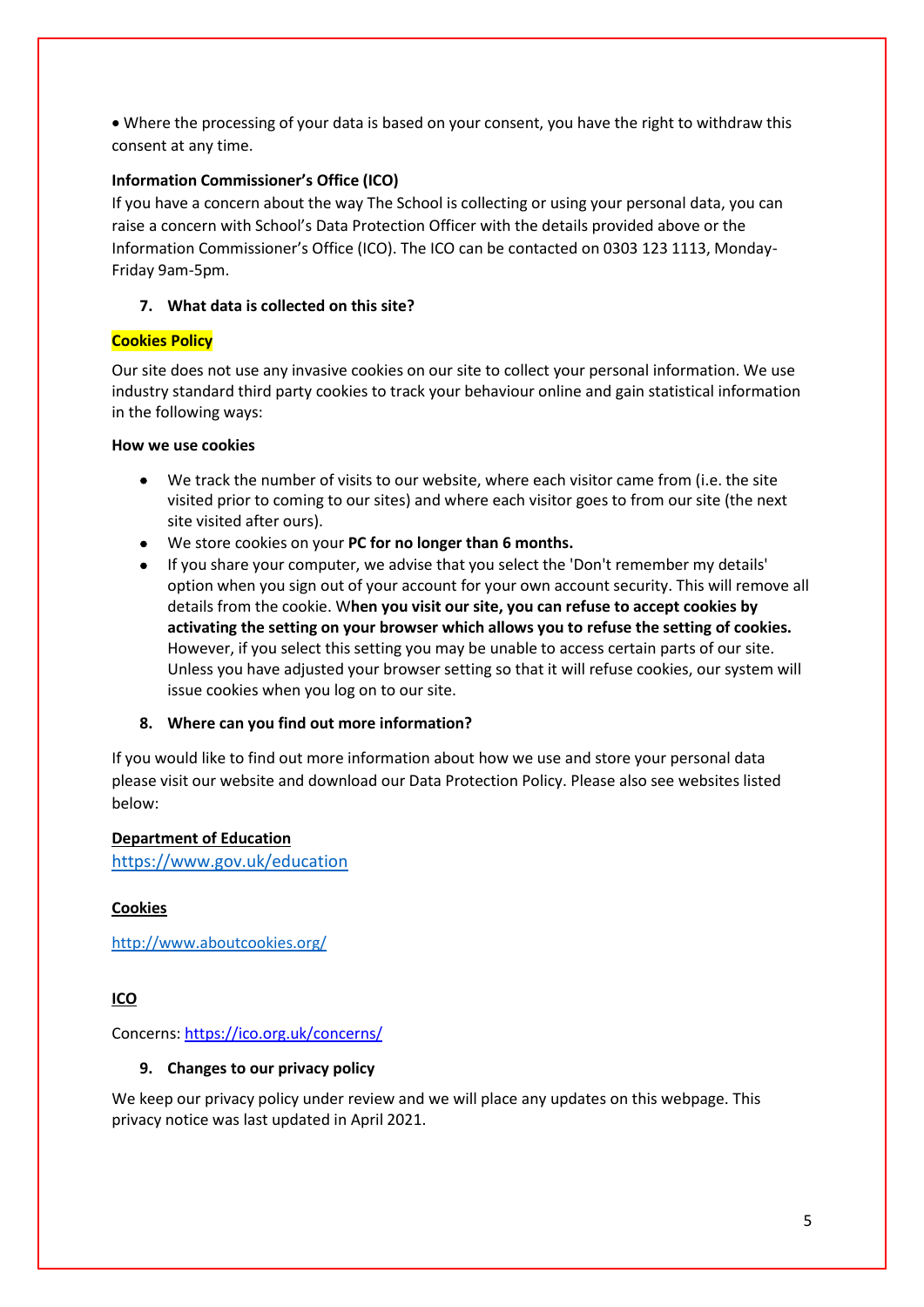# Appendix 1

In addition to the organisations mentioned above, we also use services/suppliers to help us to carry out our functions as a school.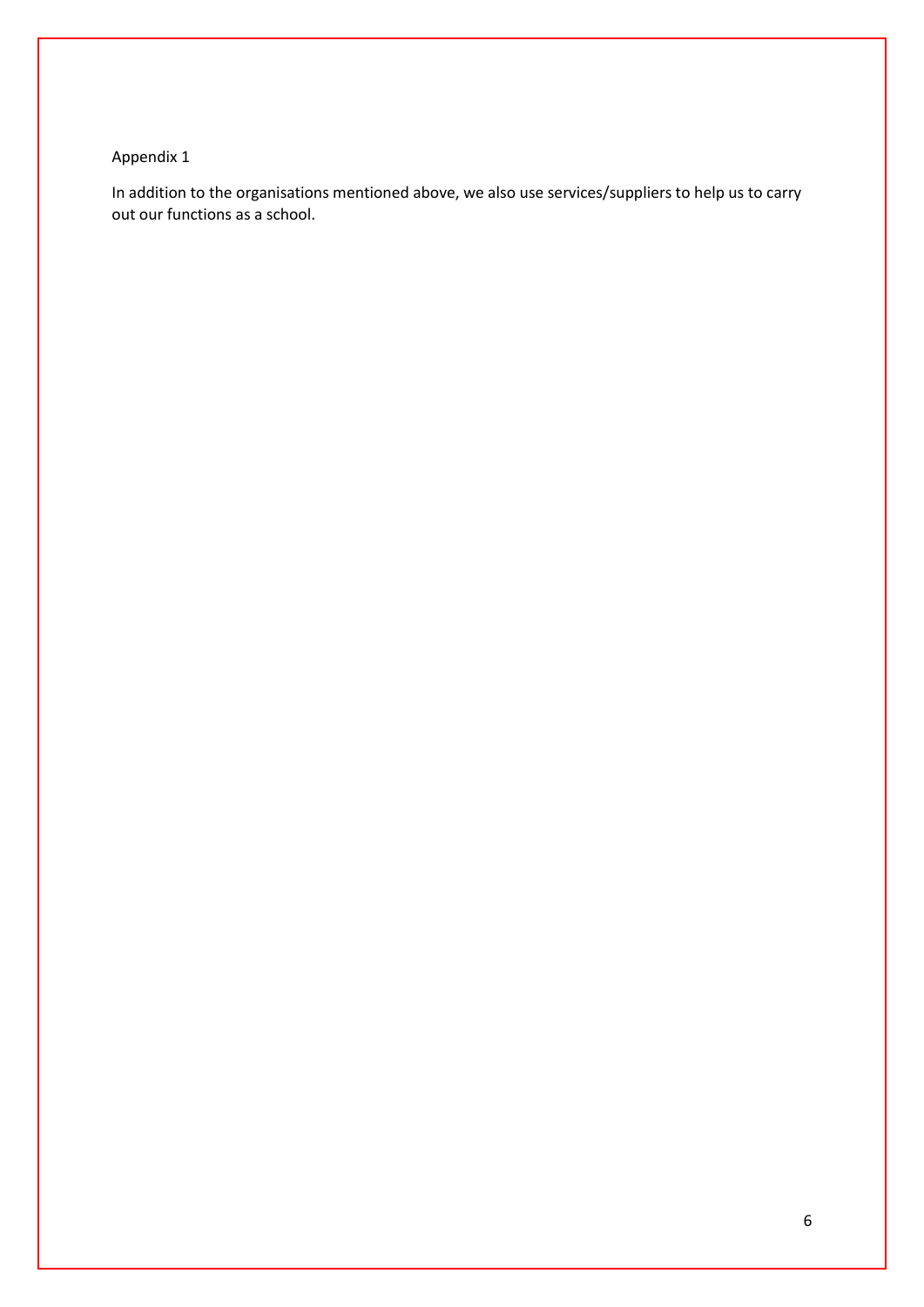| Personal data                     | Supplier/service        | Reason why it is<br>processed | Lawful basis     |
|-----------------------------------|-------------------------|-------------------------------|------------------|
| Staff personnel file; i.e.        | <b>SIMS</b>             | School's information          | Legal obligation |
| basic identifiers, right to work, | <b>SCR</b>              | management system             | Public task duty |
| references, DBS checks,           |                         |                               |                  |
| statutory checks, medical and     |                         |                               |                  |
| dietary information, consents.    |                         |                               |                  |
| Basic identifiers (staff names    | <b>School Comms</b>     | Safeguarding log for          | Public task duty |
| and work email)                   |                         | pupils                        |                  |
| Basic identifiers (staff names    | Exampro                 | Providing a learning          | Public task duty |
| and work email)                   | <b>GCSE Pod</b>         | journal for pupils            |                  |
|                                   | <b>Hamilton Trust</b>   |                               |                  |
|                                   | Cornerstone             |                               |                  |
|                                   | <b>Rock Stars Time</b>  |                               |                  |
|                                   | <b>Tables</b>           |                               |                  |
|                                   |                         |                               |                  |
|                                   |                         |                               |                  |
| Basic identifiers (staff names    | Behaviour watch         | Logging pupil behaviour       | Public task duty |
| and work email)                   |                         | information                   |                  |
|                                   | Google classroom        | Providing pupils with         | Public task duty |
| Basic identifiers (staff names    | Mathletics/Times        | learning online               |                  |
| and work email)                   | <b>Tables Rockstars</b> |                               |                  |
|                                   |                         |                               |                  |
| Photographs                       | KO Photography          | Identification of staff       | Public task for  |
|                                   |                         | and for                       | identification   |
|                                   |                         | displays/website/school       | Consent for      |
|                                   |                         | social media                  | displays/website |
|                                   |                         |                               | etc              |
| Basic identifiers, health data    | SAS                     | Staff absence insurance       | Legitimate       |
|                                   |                         |                               | Interests        |
| All pupil/staff/parent            | Admin IT provider       | Providing IT support to       | Legal Obligation |
| information                       | Curriculum IT           | curriculum and admin          | Public task duty |
|                                   | provider                |                               |                  |
| All                               | Wonde                   | Data extraction service       | Public task      |
| Pupil                             | Groupcall               | to allow accurate             |                  |
| <b>Staff</b>                      |                         | migration of information      |                  |
| parent information                |                         | from the school's MIS to      |                  |
|                                   |                         | third party suppliers.        |                  |
| Staff/Parent/Pupil/Visitor        | Sims                    | Stores information of         | Legal obligation |
| information such as name, car     | Hard copy signing       | those on the school site      | Public task duty |
| registration and photograph       | in sheets               |                               |                  |
|                                   |                         |                               |                  |
|                                   |                         |                               |                  |